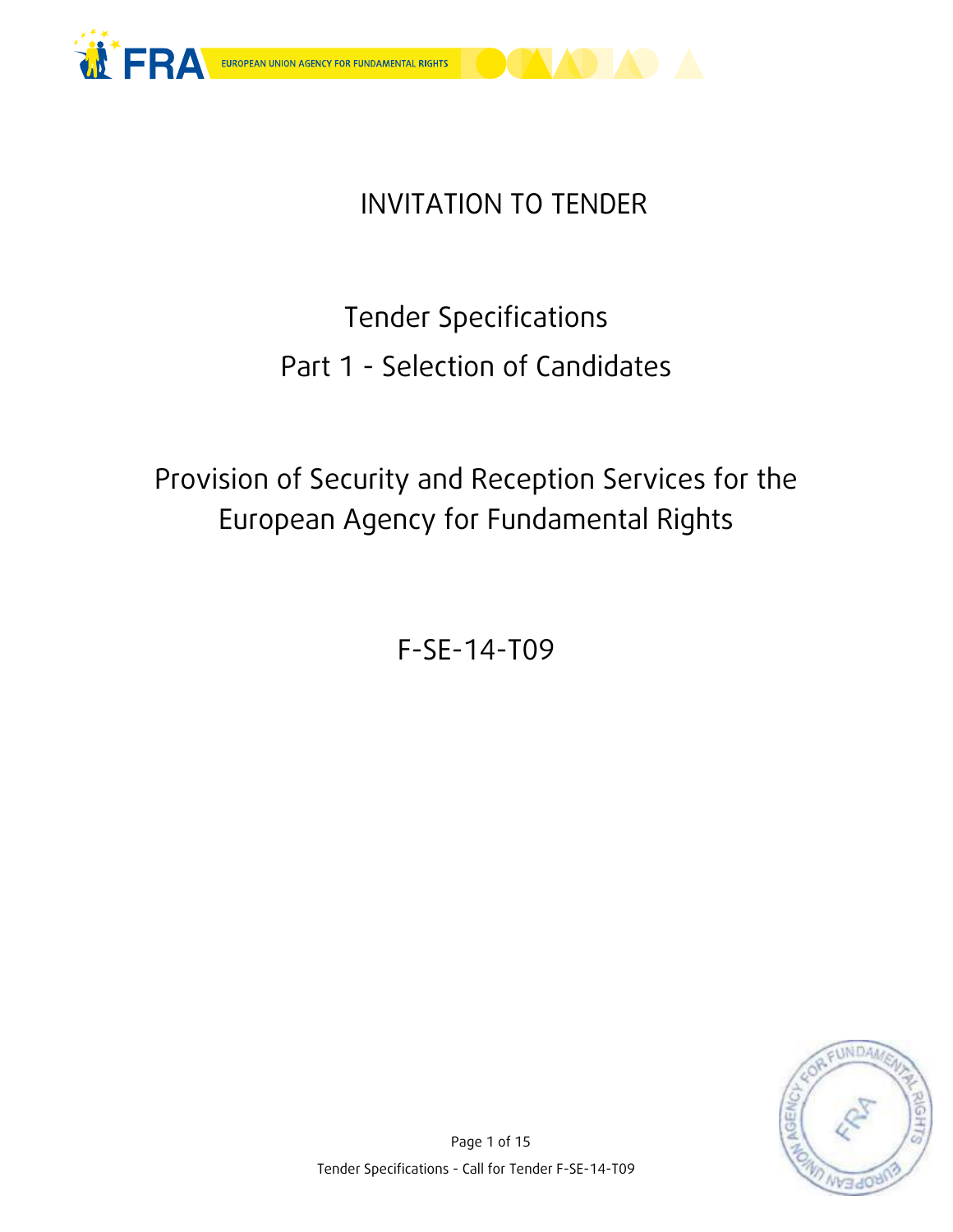



#### **SUMMARY**

| Contracting authority                | The European Union Agency for Fundamental Rights (FRA)                                                                                                                                                                                                                                                                                                                    |
|--------------------------------------|---------------------------------------------------------------------------------------------------------------------------------------------------------------------------------------------------------------------------------------------------------------------------------------------------------------------------------------------------------------------------|
| Procedure                            | Restricted Call for Tender with publication in the Official Journal of the EU.                                                                                                                                                                                                                                                                                            |
| Purpose                              | Provision of security and reception services for the European Union Agency for<br>Fundamental Rights (FRA).                                                                                                                                                                                                                                                               |
| Scope of services                    | This restricted call for tenders covers the following services:                                                                                                                                                                                                                                                                                                           |
|                                      | 1) Security services;                                                                                                                                                                                                                                                                                                                                                     |
|                                      | 2) Reception services                                                                                                                                                                                                                                                                                                                                                     |
| Volume (indicative)                  | The overall total value of the framework contract is estimated at<br>550,000.00 EUR for the maximum duration of the contract.                                                                                                                                                                                                                                             |
|                                      | It should be stressed that framework contracts involve no direct commitment<br>and, in particular, do not constitute orders per se. Instead, they lay down the<br>legal, financial, technical and administrative provisions governing the relationship<br>between the European Union Agency for Fundamental Rights and the contractor<br>during their period of validity. |
|                                      | The estimate given above is purely indicative and does not bind the Agency in any<br>way. The figure may be subject to revision.                                                                                                                                                                                                                                          |
| Contracts                            | The European Union Agency for Fundamental Rights will sign a multiple<br>framework services contract with the successful tenderers offering the most<br>economically advantageous offers                                                                                                                                                                                  |
| Submission of offers                 | Each tenderer may submit one offer only.                                                                                                                                                                                                                                                                                                                                  |
| Duration<br>of<br>framework contract | The framework contract will initially be signed for a period of 1 year. The<br>framework contract may be renewed three times for a period of 1 year. The total<br>duration of the framework contract shall be maximum 48 months.                                                                                                                                          |
| Places of delivery                   | The place of performance of the services shall be the FRA's premises or any other<br>location indicated in the technical specifications of Phase II of the restricted<br>procedure.                                                                                                                                                                                       |
| Particulars of delivery              | Services will be carried out by the selected provider as defined in the technical<br>specifications of Phase II of the restricted procedure.                                                                                                                                                                                                                              |
| Variants                             | Not permitted.                                                                                                                                                                                                                                                                                                                                                            |
| Joint offers                         | Permitted.                                                                                                                                                                                                                                                                                                                                                                |
| Subcontracting                       | Permitted. However, any intention to subcontract must be clearly announced in<br>FUNDAM<br>the Request to Participate.                                                                                                                                                                                                                                                    |

RIGHTS

RED

**WHAO** 

**A AGEA**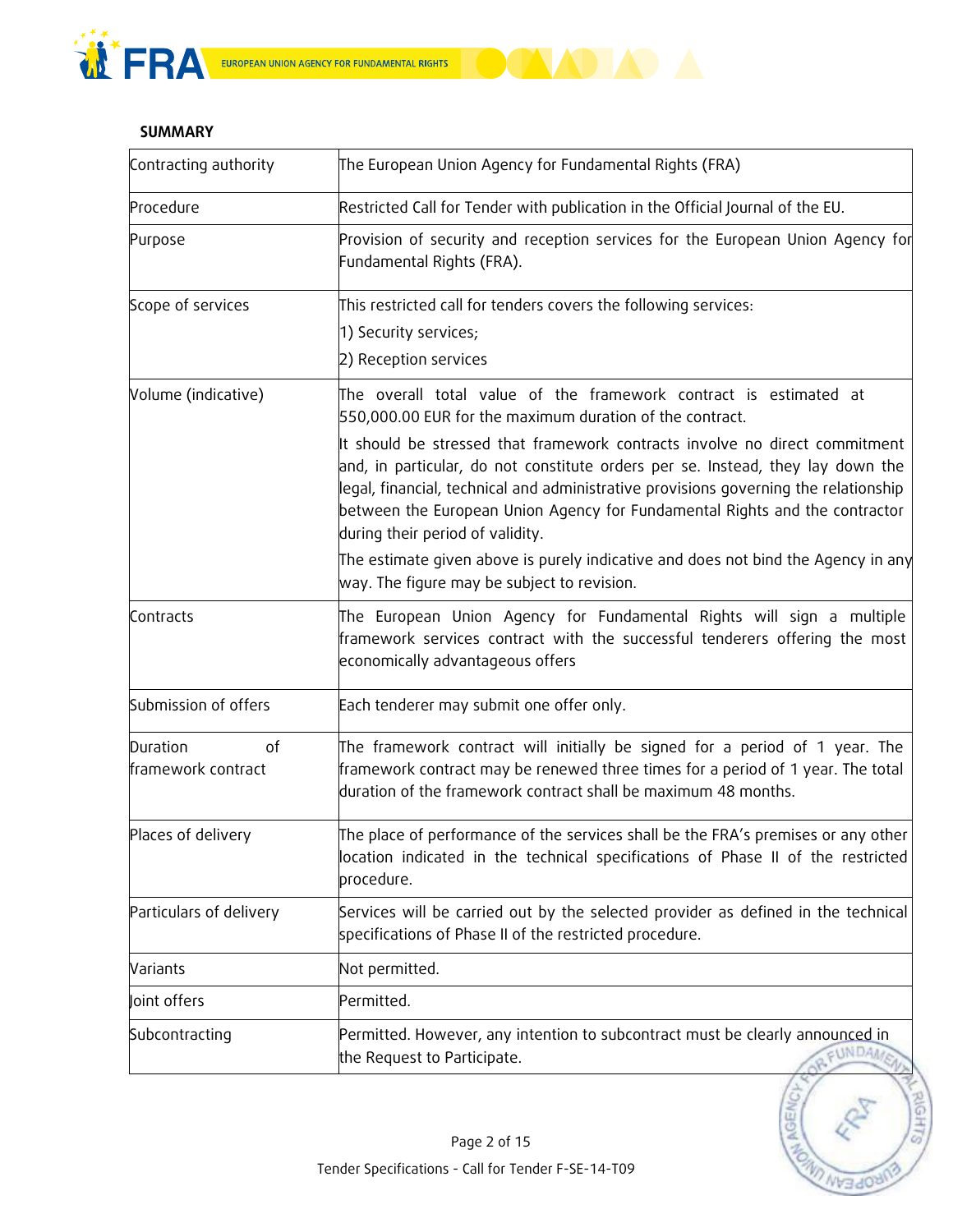

#### **1. Description of the tender**

The purpose of this contract is to award a multiple framework contract, with up to three economic operators, capable of providing services in relation to security and reception services.

The Contract Notice for the present call for tenders was published on 01/08/2014 with reference number 2014/S 146-261496.

#### **1.1 Nature of the contract**

The title of this contract is: Provision of security and reception services for the European Union Agency for Fundamental Rights - FRA (hereinafter "the Contract").

The scope of the Contract includes security and reception services as further detailed in the technical specifications/Part 2 of the Call for Tenders.

#### **1.2 Background**

-

The European Union Agency for Fundamental Rights (hereinafter "the Agency") was established on 15th February 2007 on the basis of Council Regulation 168/2007 $^1$ .

The objective of the FRA, according to Article 2 of the Regulation, is to provide the relevant institutions, bodies, offices and the Member States with assistance and expertise relating to fundamental rights in order to support them when they take measures or formulate courses of action within their respective spheres of competence to fully respect fundamental rights.

Facilities are located in office buildings in central Vienna with 6 surface floors and 1 cellar floor.

The working language of the Agency is English.

#### **1.3 Additional information about the call for tenders procedure**

This is a restricted Call for Tenders after publication of a Contract Notice in accordance with Article 104 (1) (b) of the Financial Regulations<sup>2</sup> and Article 127 (2) of the Implementation Rules<sup>3</sup>

The restricted procedure is composed of two distinct phases:

- The first phase concerns the selection of candidates who will be invited to submit a tender;
- The second phase concerns the evaluation of the tenders submitted by the candidates selected in the first phase.

This document ("Tender Specifications/Part 1 -Selection of Candidates") concerns only the first step: Selection of Candidates.

 $3$  Commission Regulation No 1268/2012 of 29 October 2012 on the rules of application of Regulation 966/2012

Page 3 of 15

EUNDAN

 $^{1}$  COUNCIL REGULATION (EC) No 168/2007 of 15 February 2007 establishing a European Union Agency for Fundamental Rights

<sup>&</sup>lt;sup>2</sup> Council Regulation No 966/2012 of 25 October 2012 on the Financial Regulation applicable to the general budget of the Union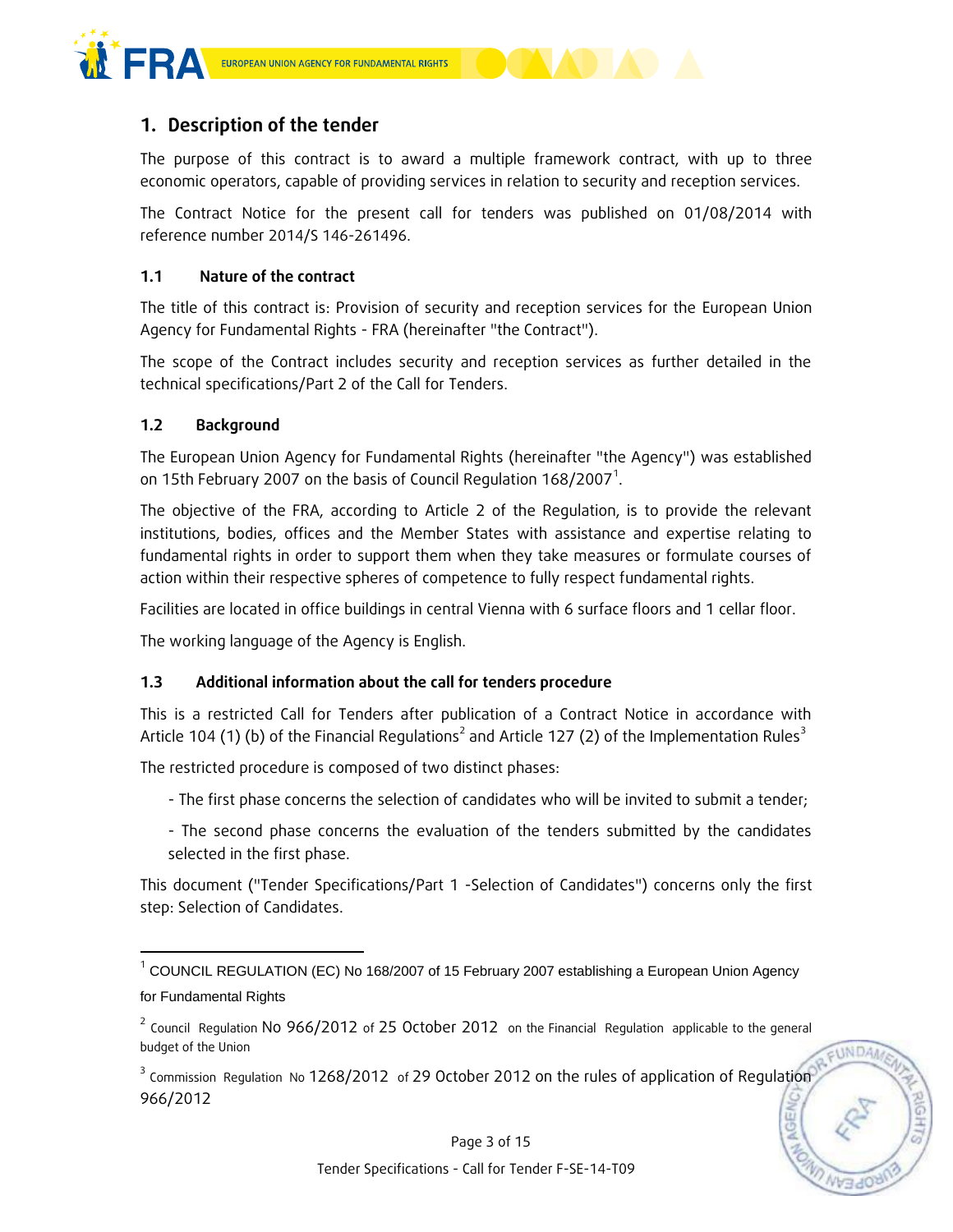

Only selected candidates will receive the "Tender Specifications/Part 2 Evaluation of Tenders", which will contain further information and instructions related to the administrative procedure, contractual and financial issues (guarantees and terms of payments, draft framework contract and draft specific contracts or order forms), the award procedure and the detailed technical specifications.

Candidates must maintain the confidentiality of the information contained in the documents ("Tender Specifications/Part 2 - Evaluation of tenders"), and prevent its dissemination outside its organization, without written authorization from FRA. Candidates must also assume the responsibility for any employee, agent, contractor or others to whom they discloses information necessary for the preparation of the tender in the context of this Call for Tenders.

FRA will treat all communications from and replies to candidates as confidential and will not discuss or disclose their contents to third parties. FRA will, however, retain all tenders received and reserves the right to use third party support during the evaluation process.

## **2. Division into lots**

This tender is not divided into lots. Submission of a tender for only some of tasks to be performed under the contract will lead to the rejection of the tender.

## **3. Purpose of the tender**

The purpose of this invitation to tender is to award Multiple Framework Services contracts for the provision of security and reception services.

The contracting authority intends to award a minimum of three (3) and a maximum of five (5) framework contracts for the provision of security and reception services as specified in the technical specifications of Phase II of the restricted procedure, provided that there is a sufficient number of economic operators that satisfy the selection criteria or a sufficient number of admissible tenders which meet the award criteria.

The multiple framework contracts will take the form of contracts which are separate but concluded on identical terms with each of the succesful tenderers. Framework contracts involve no direct commitment and, in particular, do not constitute orders per se. Instead, they lay down the legal, financial, technical and administrative provisions governing the relations between the Contracting Authority and the Contractor during the period of its validity. Specific contracts or Order Forms will be issued throughout the validity of the Framework contract. Such specific contracts or orders will be attached to the Framework Contract. The draft Framework Contract specifies the basic conditions applicable to any assignment placed under its terms. Signature of a Framework Contract does not oblige the Contracting Authority to place an assignment. The Framework Contract does not preclude the Contracting Authority from assigning tasks in the areas set out above to other Contractors or from having these tasks carried out by Contracting Authority's staff.

## **4. Place of delivery or performance**

The place of performance of the tasks shall be the Contractor's premises or any other place indicated in the technical specifications of Phase II of the restricted procedure.

> Page 4 of 15 Tender Specifications - Call for Tender F-SE-14-T09

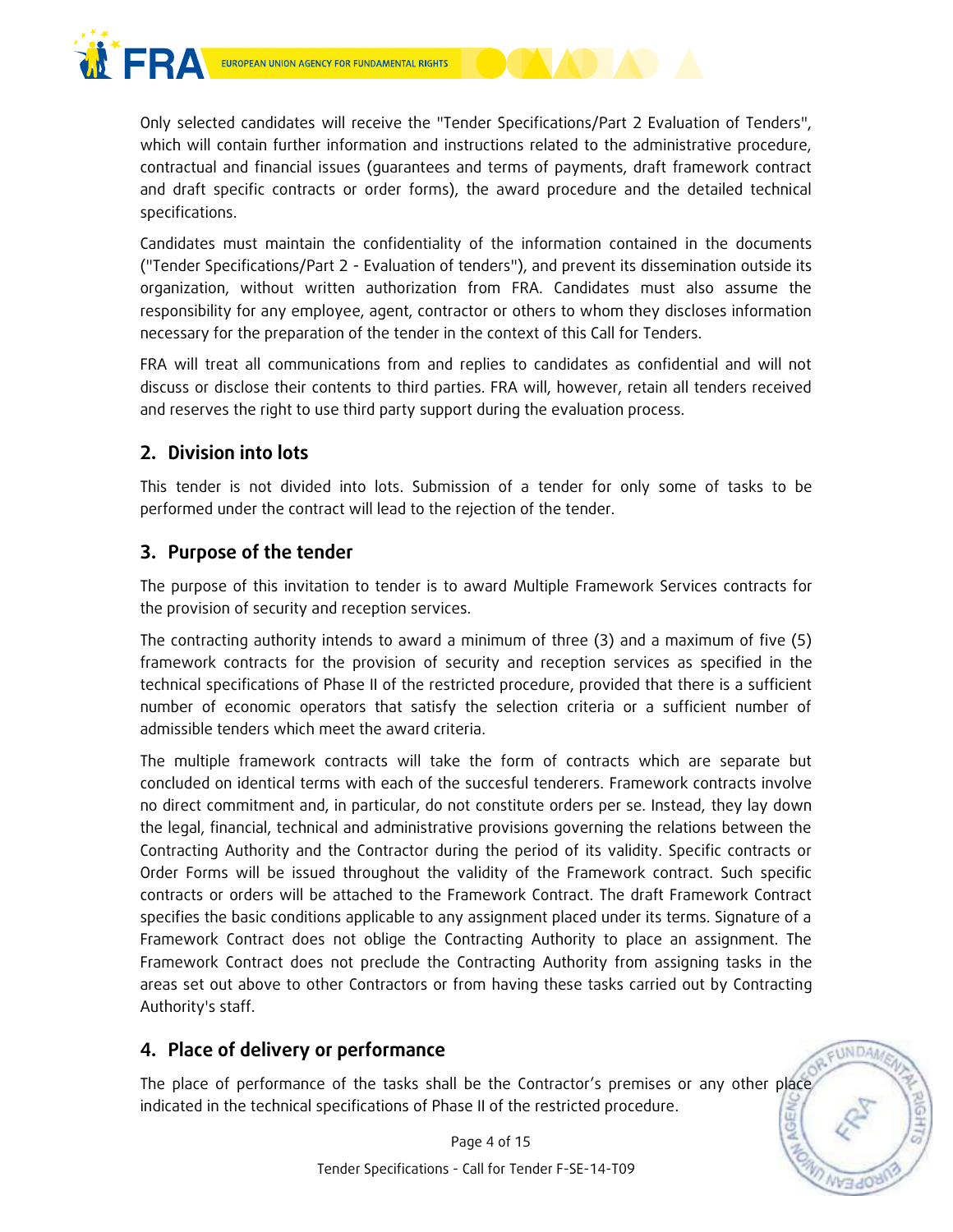



The framework contract(s) resulting from the present restricted call for tenders shall enter into force the date on which it is signed by the last contracting party.

The framework contract(s) will have an initial duration of one (1) year from the date of signature and may be renewed up to three (3) times for an additional period of one (1) year each time. The Contract(s) shall be renewed automatically under the same conditions, unless written notification to the contrary is sent by one of the contracting parties and received by the other before expiry of the period indicated in the Draft Framework Contract(s). Renewal does not imply any modification or deferment of existing obligations. The duration of the framework contract(s) shall not exceed four (4) years.

Implementation of the contract(s) may not start before the date on which the contract enters into force.

## **6. Volume**

-

The maximum contract amount has been estimated at  $\epsilon$  550,000.00 - excl. VAT, for four (4) years. The Contracting Authority may exercise the option to increase the estimated contract amount at a later stage via negotiated procedure with the successful tenderer(s) in accordance with Article 134 (1) (e) and (f) of the Rules of Application of the Financial Regulation.

## **7. Terms of payment**

The payment arrangements governing the contract resulting from the present call for tenders are detailed in the relevant articles of the Draft framework contract.

## **8. Financial guarantees**

No tender guarantee is required.

Based on a risk assessment, the Contracting Authority may request a pre-financing guarantee in the amount of the pre-financing and in the form set out in the Annex – Standard Submission Form.

No performance guarantee will be required.

## **9. Participation in the tendering procedure**

Participation in tendering procedures is open on equal terms to all natural and legal persons coming within the scope of the Treaties and to all natural and legal persons in a third country which has a special agreement with the Communities in the field of public procurement on the conditions laid down in that agreement<sup>4</sup>.

 $^4$  Please note that the European Union Agency for Fundamental Rights is not part of the Agreement on Government Procurement (GPA) concluded within the World Trade Organisation. Therefore, the Agency's procurement procedures are not open to tenderers from GPA countries.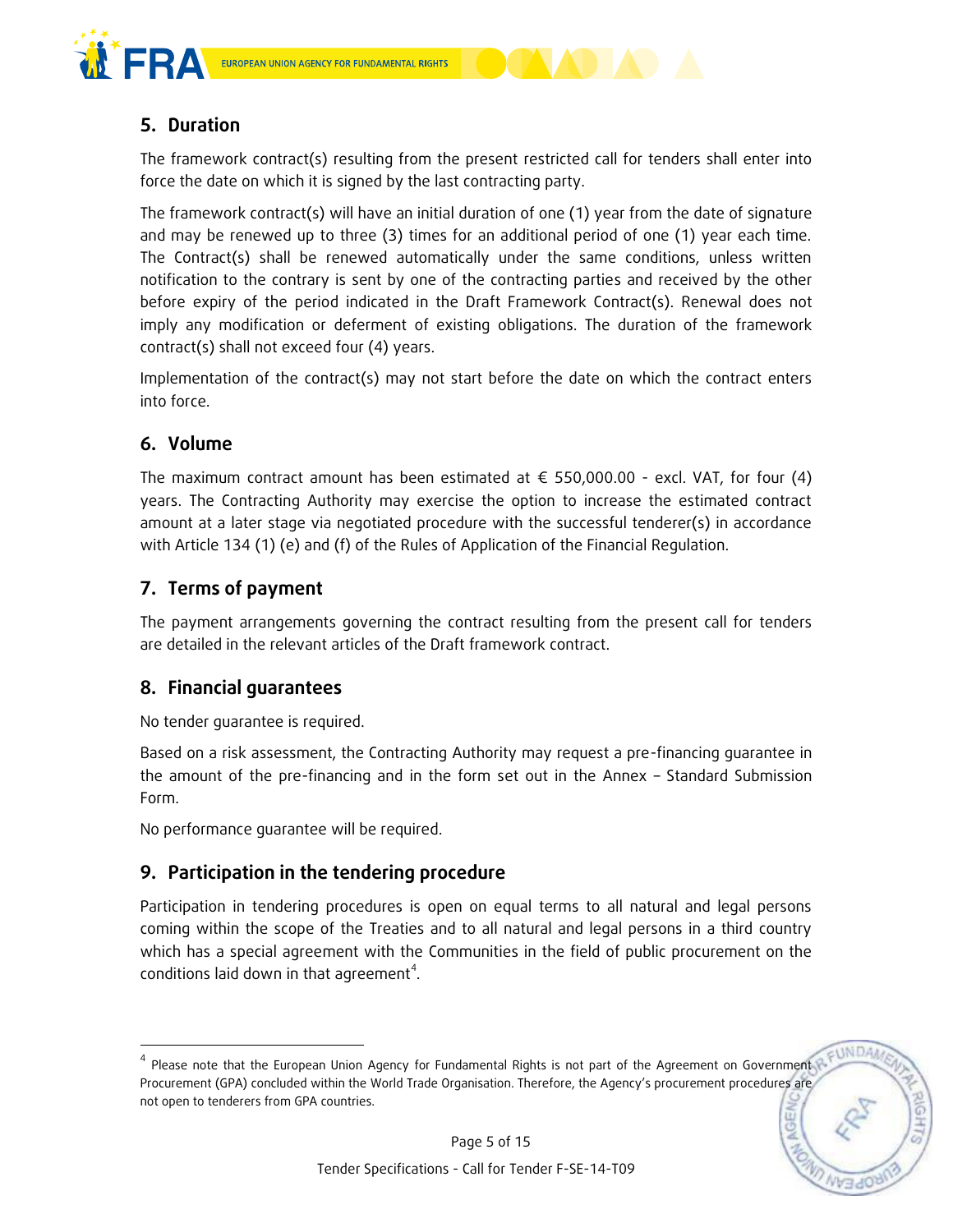

## **10. Consortia or group of service providers**

Joint tenders submitted by several economic operators (a consortium or a group of companies) are allowed. In such cases, one of the members must be designated as the group leader or group manager. All members of a consortium or a group of companies (i.e. the leader and all other members) are jointly and severally liable towards the Contracting Authority. Changes in the composition of the consortium or group of companies must be expressly authorised by the Contracting Authority.

Tenderers submitting joint bids shall describe how their cooperation will be organised in order to perform the tasks specified in Technical Specifications of part II of the restricted procedure.

Joint tenders will be assessed as follows:

- The exclusion criteria will be assessed in relation to each economic operator individually. The Declaration of Honour with respect to the Exclusion Criteria and Absence of Conflict of Interest included in the Annex – Standard Submission Form , duly signed and dated, stating that the tenderer is not in one of the exclusion situations, must be provided by each member of the consortium or the group.
- The selection criteria for economic and financial capacity will be assessed in relation to each economic operator individually. However, economic and financial criteria that shall be achieved above a certain minimum threshold (as specified in the selection criteria mentioned below) will be assessed in relation to the consortium or group of companies as a whole.
- The selection criteria for technical and professional capacity will be assessed in relation to the consortium or group of companies as a whole.

## **11. Subcontracting**

Any intention to subcontract part of the contract must be clearly stated by the candidate in the annex – Standard Submission Form. Candidates must indicate the maximum percentage of the contract they intend to subcontract and the identity of those subcontractors they intend to work with whose intended share of the contract is above 10% of the total contract amount, and clearly state the nature of their links to those subcontractors.

For each subcontractor identified in the request to participate, candidate must provide a Letter of Intent signed by the subcontractor stating their unambiguous undertaking to collaborate with the tenderer.

Offers involving subcontracting will be assessed as follows:

- The exclusion criteria of all identified subcontractors whose intended share of the contract is above 10% will be assessed. The Declaration of Honour with respect to the Exclusion Criteria and Absence of Conflict of Interest included in the annex, duly signed and dated, stating that the subcontractor is not in one of the exclusion situations, must be provided by each identified subcontractor.
- Where the candidates relies on the economic, financial, technical and professional capacity of the identified subcontractor(s) to meet the selection criteria, subcontractors shall be treated as if they were partners in a consortium or a group of companies for the purposes of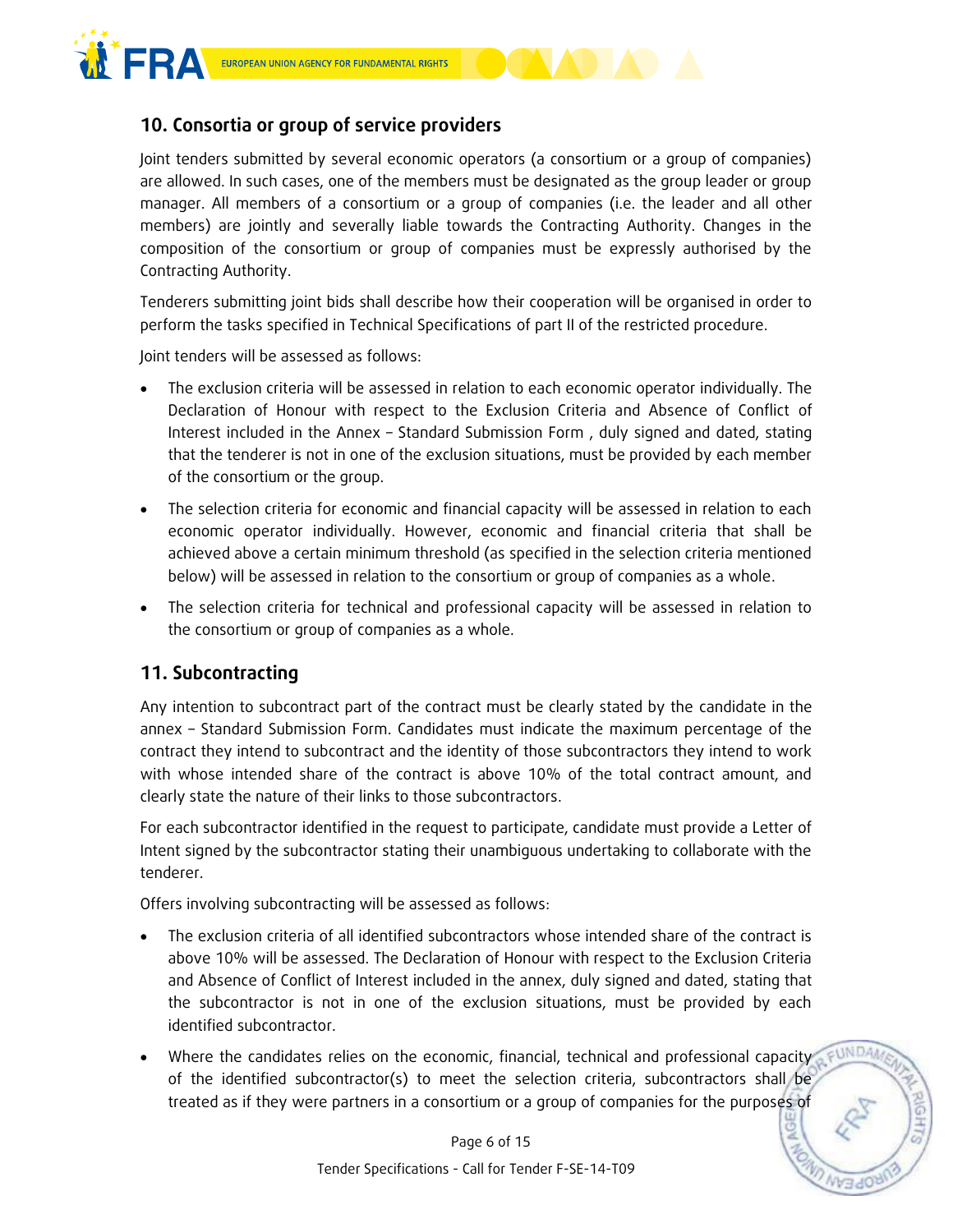

the evaluation of the selection criteria, and therefore, they shall provide proof of economic, financial, technical and professional capacity as well.

Candidates must inform the subcontractor(s) and include in their Letter of Intent that the provisions referring to checks and audits included in the Draft Contract may be applied to them.

Once the contract has been signed, the provisions regarding subcontracting included in the Draft Contract will apply. The Contracting Authority retains the right to approve or reject the proposed subcontractors.

If the request to participate includes subcontracting, it is recommended that contractual arrangements with subcontractors include mediation as a method of dispute resolution.

## **12. Visits to premises**

A visit to the premises is not foreseen at the first step of the restricted procedure.

## **13. Opening of the requests to participate**

In the first phase (Selection of Candidates), the opening of the Requests to Participate will not be public. However, all candidates will be informed of the decision regarding their Request to participate as soon as the selection is completed.

Remark: the selected candidates who submit a tender in the second phase of the procurement procedure will be invited to attend the opening of the tenders. Further details will be provided to those selected candidates in the "Tender specifications- Part 2 - Evaluation of the Tenders".

## **14. Contacts between the candidate and the contracting authority**

In principle, no contact is permitted between the contracting authority and the candidates during the tendering procedure.

However, in exceptional circumstances contact may be made on the candidates initiative before the final date for the submission of bids, in order (and only for this reason) to clarify the nature of the contract.

Such requests for further information may be made by fax, e-mail or to the address below:

| European Union Agency for Fundamental Rights                 |  |
|--------------------------------------------------------------|--|
| Invitation to tender No: F-SE-14-T09                         |  |
| Administration                                               |  |
| Schwarzenbergplatz 11                                        |  |
| Vienna 1040 - Austria                                        |  |
| Fax: +43 (0)1 580 30 691 ; e-mail: procurement@fra.europa.eu |  |

Insofar as it has been requested in good time, the additional information will be sent simultaneously to all interested parties who expressed interest in submitting a request to participate as soon as possible after the request for information has been received.

FUNDAM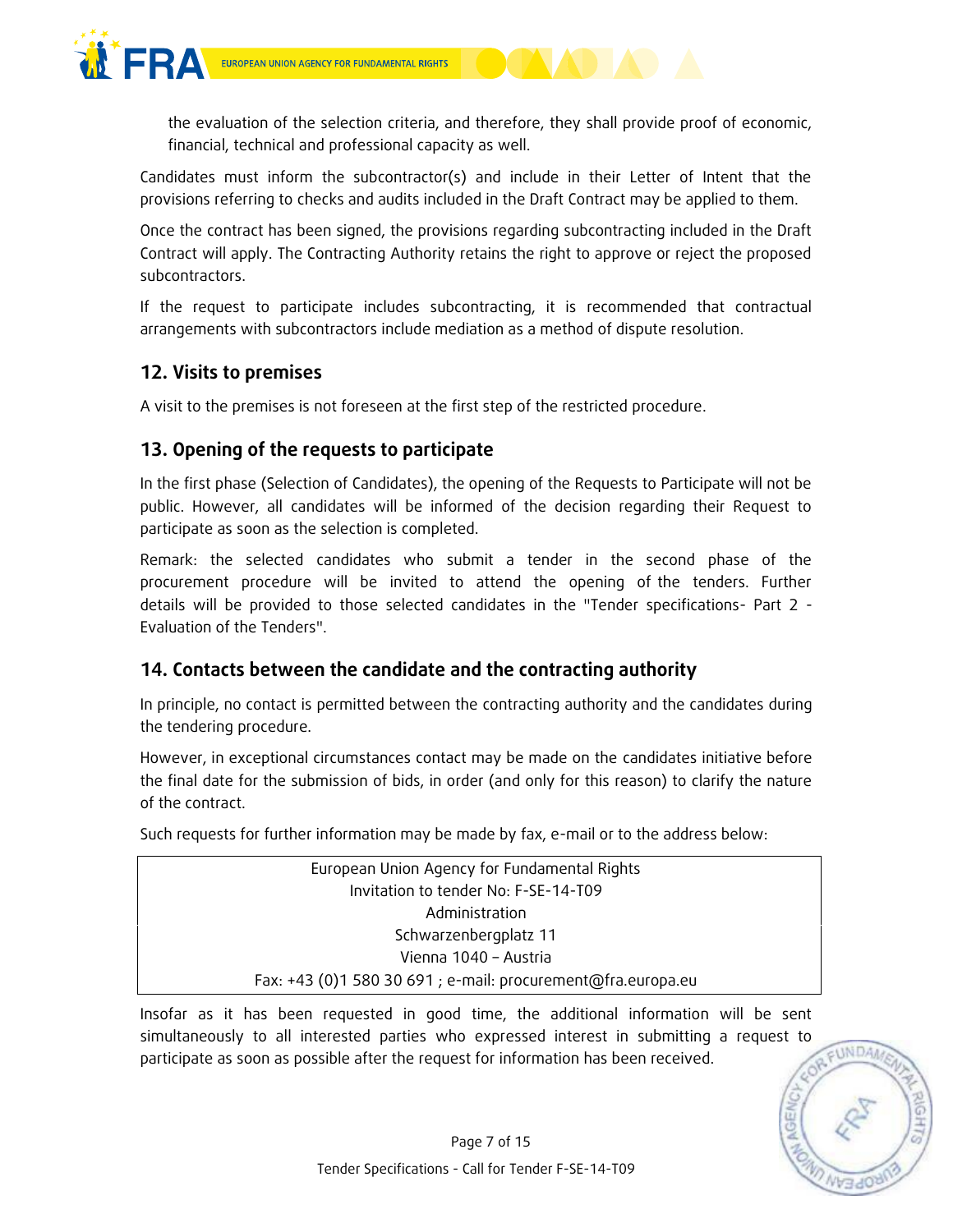



The answers to the requests for additional information will also be posted on http://fra.europa.eu/en/about-fra/procurement. The website will be updated regularly and it is the tenderers' responsibility to check for updates and modifications during the tendering period.

Similarly, contact may in exceptional circumstances be made on the Agency's initiative:

- before the final date for the submission of the Requests to Participate, in order to inform interested parties of an error, a lack of precision, an omission or any other material shortcoming in the drawing up of the documents of the Invitation to Tender;

Or

- After the opening of the requests to participate, where a request to participate requires clarification or the correction of obvious clerical errors.

Please note that such contact may not result in the modification of the terms of the Request to Participate.

## **15.Alteration or withdrawal of tenders**

Candidates may alter or withdraw their request to participate by written notification prior to the deadline for submission of tenders. No request to participate may be altered after the deadline for submission. Withdrawals must be unconditional and will end all participation in the tender procedure.

Any such notification of alteration or withdrawal must be prepared and submitted in accordance with the instructions on how to submit requests to participate, and the envelope must also be marked with "alteration" or "withdrawal" as appropriate.

## **16. Variants**

Variant solutions are not allowed and will not be taken into consideration.

## **17. Assessment of the tenderers**

Tenderers will be assessed on the basis of the exclusion (Phase I) and selection (Phase II) criteria described below.

#### **17.1 Exclusion criteria (Phase I)**

The aim of this phase is to assess if candidates fall in any of the exclusion situations listed below and therefore, cannot take part in the tender procedure.

#### **17.1.1 Exclusion situations**

Candidates shall be excluded from participation in the present procurement procedure if:

a. they are bankrupt or being wound up, are having their affairs administered by the courts, have entered into an arrangement with creditors, have suspended business activities, are the subject of proceedings concerning those matters, or are in any analogous situation seundan arising from a similar procedure provided for in national legislation or regulations;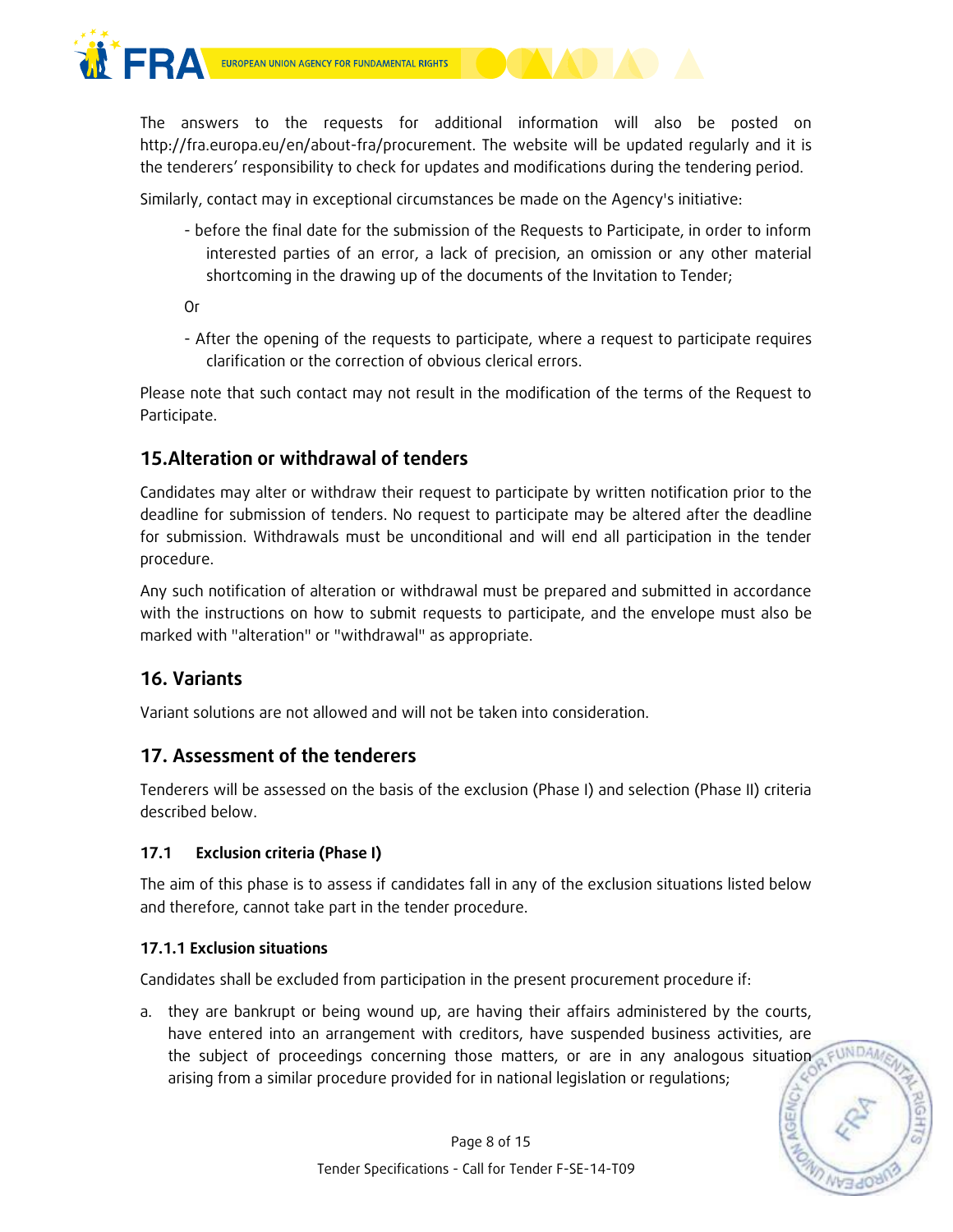

- b. they or persons having powers of representation, decision making or control over them have been convicted of an offence concerning their professional conduct by a judgment of a competent authority of a Member State which has the force of *res judicata;*
- c. they have been guilty of grave professional misconduct proven by any means which the contracting authority can justify including by decisions of the EIB and international organisations;
- d. they are not in compliance with their obligations relating to the payment of social security contributions or the payment of taxes in accordance with the legal provisions of the country in which they are established or with those of the country of the contracting authority or those of the country where the contract is to be performed;
- e. they or persons having powers of representation, decision making or control over them have been the subject of a judgment which has the force of *res judicata* for fraud, corruption, involvement in a criminal organisation, money laundering or any other illegal activity, where such illegal activity is detrimental to the Union's financial interests, and
- f. following another procurement procedure or grant award procedure financed by the Union's budget, they have been declared to be in serious breach of contract for failure to comply with their contractual obligations.

Candidates shall be excluded from the award of the contract if, during the present procurement procedure:

- g. are subject to a conflict of interest, and
- h. are guilty of misrepresentation in supplying the information required by the contracting authority as a condition of participation in the contract procedure or fail to supply this information.

#### **17.1.2 Documentary evidence**

At the tendering stage, candidates shall declare that they are not in one of the situations listed above by submitting a signed Declaration of Honour and Absence of Conflict of Interest, in accordance with the form included in Annex C.

In addition, the tenderer to whom the contract is to be awarded (including all members of the consortium or group of companies and identified subcontractors whose intended share of the contract is above 10%) shall provide, within fourteen (14) calendar days and preceding the signature of the contract, the following documents as proof that the tenderer is not in one of the situations described above:

- for points (a), (b) and (e) above, recent extract(s) from the judicial record or, failing that, an equivalent document(s) recently issued by a judicial or administrative authority in the country of origin or provenance showing that those requirements are satisfied
- for points (a) or (d) above, a recent certificate issued by the competent authority of the State concerned.

FUNDAM

Where the document or certificate referred to in the first two bullet points is not issued in the country concerned and for points (c) and (f) above, it may be replaced by a sworn or, failing that,

Page 9 of 15

Tender Specifications - Call for Tender F-SE-14-T09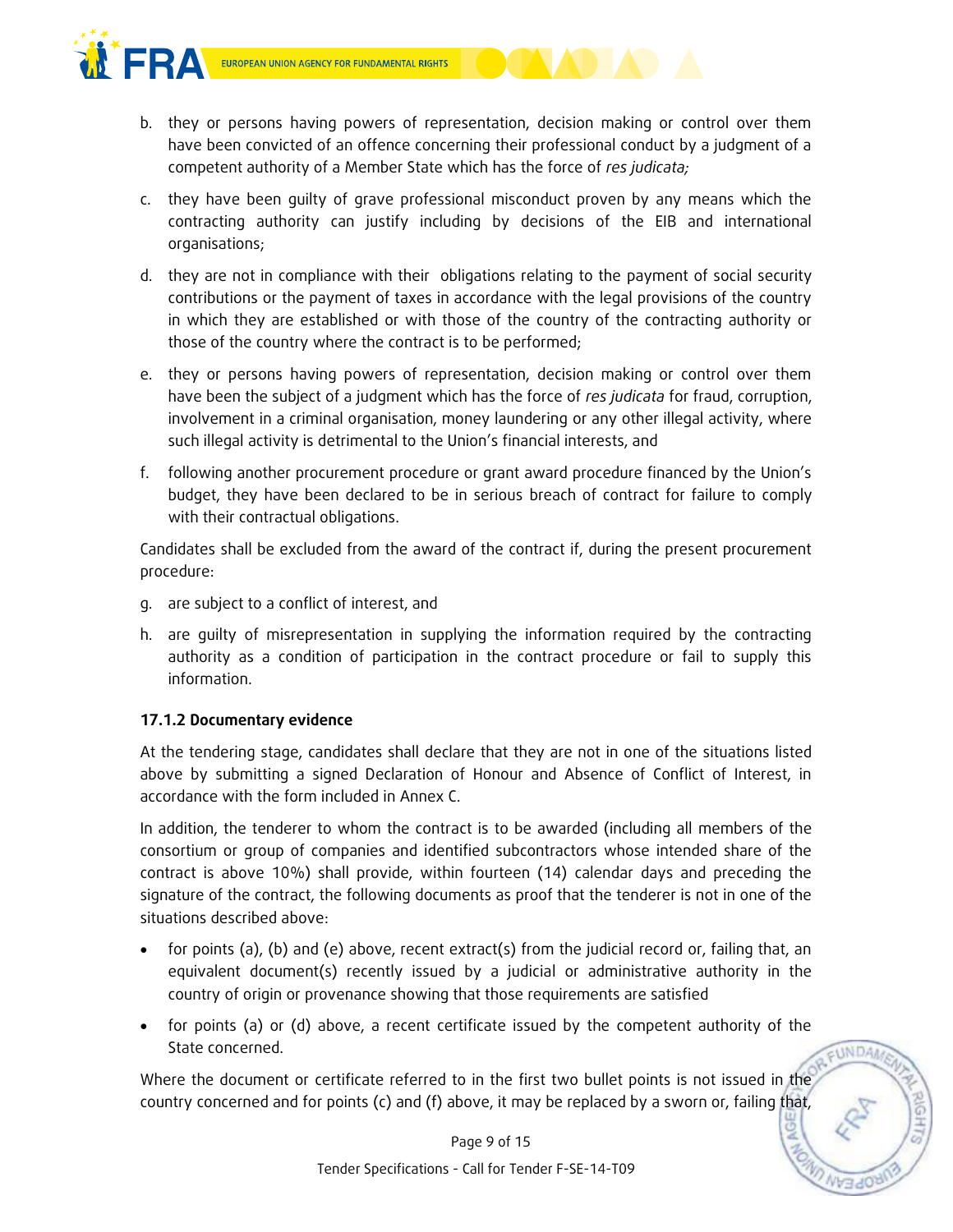

a solemn statement made by the interested party before a judicial or administrative authority, a notary or a qualified professional body in his country of origin or provenance.

Depending on the national legislation of the country in which the tenderer is established, the document referred to above shall relate to legal persons and/or natural persons including, where considered necessary by the Contracting Authority, company directors or any person with powers of representation, decision-making or control in relation to the tenderer.

The Contracting Authority may waive the obligation of a tenderer to submit the documentary evidence referred to above if such evidence has already been submitted to it for the purposes of another procurement procedure and provided that the issuing date of the documents does not exceed one year and that they are still valid. In such a case, the tenderer shall declare on his honour that the documentary evidence has already been provided in a previous procurement procedure and confirm that no changes in his situation have occurred.

Administrative or financial penalties may be imposed by the Contracting Authority on tenderers who are in one of the exclusion situations after they have been given the opportunity to present their observations.

#### **17.2 Selection criteria – Phase II**

The aim of this phase is to assess if candidates have sufficient economic and financial capacity and sufficient technical and professional capacity to perform the contract.

#### **17.2.1 Economic and financial capacity**

Proof of economic and financial capacity of the candidates shall be furnished by the following documents and minimum requirements:

a) Evidence of professional risks indemnity insurance for the services requested, with a minimum coverage of EUR 1,000,000.00.

(b) Copy of the financial statements (balance sheets, and profit and loss accounts) for the last two (2) financial years for which accounts have been closed, where publication of the accounts is required under the company law of the country in which the economic operator is established. In case of a consortium, each consortium member shall present their own financial statements.

If the tenderer is not obliged to publish its accounts under the law of the state in which it is established, a copy of audited accounts for the last two (2) financial years should be presented. In case of a consortium, audited accounts for each consortium partner shall be presented.

(c) A statement of the annual average turnover for the last two (2) financial years for which accounts have been closed. The minimum average annual global turnover of the tenderer shall be of 750,000.00 EUR. In case of a consortium, the annual average turnover for each of the partners shall be presented. The sum of the annual average turnovers of each partner will be taken into account to reach the minimum annual average turnover of 750,000.00 EUR. The minimum average annual turnover for services related to the contract shall be of 250,000.00 EUR. In case of a consortium, the annual average turnover for services related to the contract for each of the partners shall be presented. The sum of the annual average turnovers of each

**EUNDAR**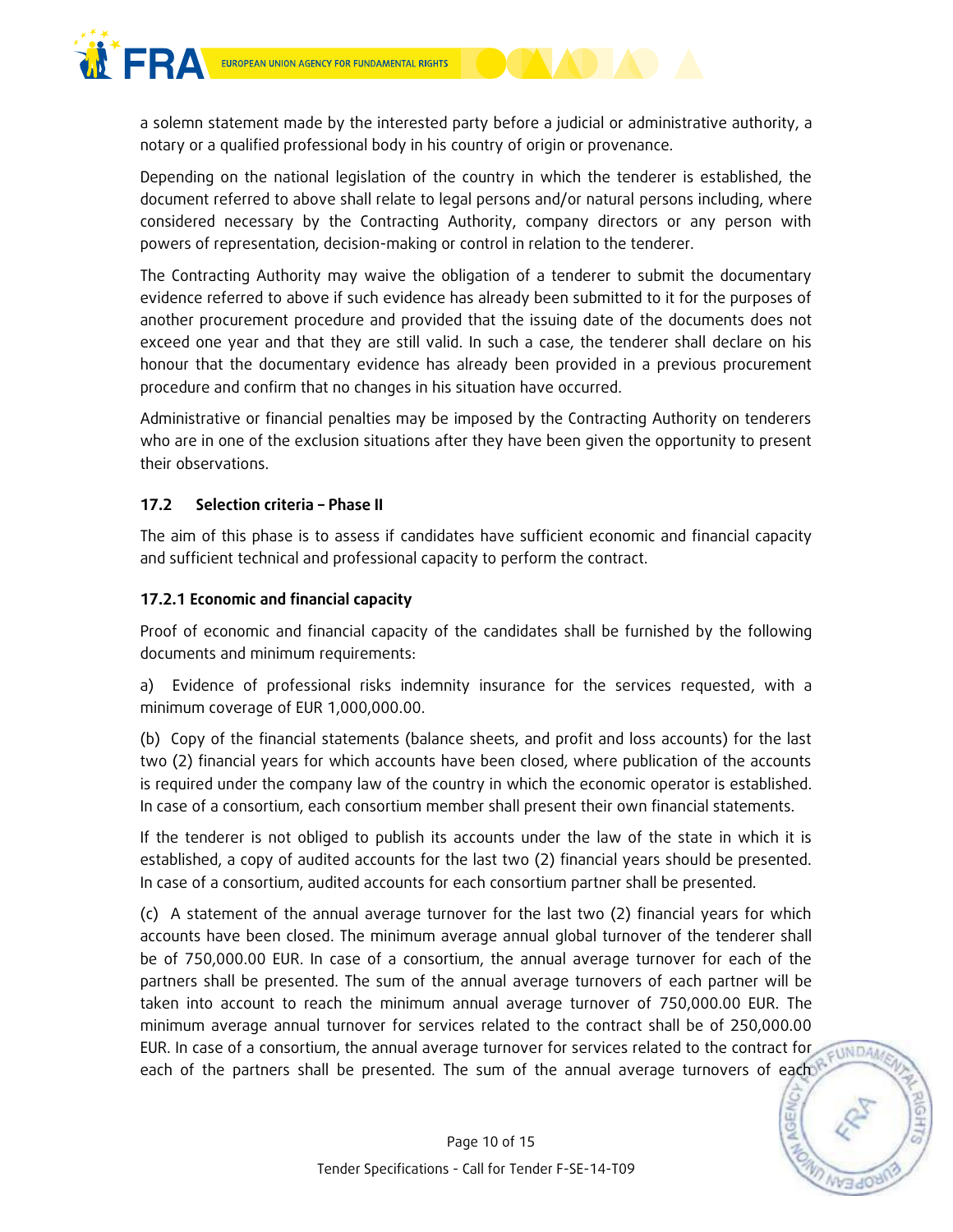

partner will be taken into account to reach the minimum annual average turnover of 250,000.00 EUR.

If for some exceptional reason which the Contracting Authority considers justified, the candidate is unable to provide the documentary evidence requested above, he may prove his economic and financial capacity by any other means which the Contracting Authority considers appropriate.

The Contracting Authority may waive the obligation of a tenderer to submit the documentary evidence referred to above if such evidence has been submitted to it for the purposes of another procurement procedure and still complies with the requirements above.

An economic operator may, where appropriate and for a particular contract, rely on the economic and financial capacities of other entities, regardless of the legal nature of the links it has with them. It must in that case prove to the Contracting Authority that it will have at its disposal the resources necessary for the performance of the contract, for example by producing an undertaking on the part of those entities to place those resources at its disposal. The Contracting Authority may require that the economic operator and the entities referred to above are jointly liable for the execution of the contract.

#### **17.2.2 Technical and professional capacity**

Proof of the technical and professional capacity of the tenderers shall be furnished by the following documents and minimum requirements:

(a) The educational and professional qualifications of the service provider or contractor and/or those of the firms managerial staff, in particular, those of the person or persons responsible for providing the services or carrying out the works. The candidate is requested to include the CVs in Europass format of the profiles described below. The proposed CVs must possess the minimum educational and professional requirements.

| <b>Profile</b> | Minimum education and professional experience required                                                    |
|----------------|-----------------------------------------------------------------------------------------------------------|
| Security guard | Secondary education level (minimum)<br>$\bullet$                                                          |
|                | Minimum of two years' professional experience in security<br>$\bullet$<br>services in local area guarding |
|                | Knowledge in English and German (at least B1 level)<br>$\bullet$                                          |
|                | Must have a certificate on "Brandschutzmeldeanlagen" and<br>$\bullet$<br>"Brandschutzwart" training       |
|                | Must have a certificate on first aid training<br>٠                                                        |
| Receptionist   | Secondary level education (minimum)<br>$\bullet$                                                          |
|                | Minimum of two years' professional experience in reception<br>$\bullet$<br>$\epsilon$ U<br>services       |
|                | Knowledge in English and German (minimum level B1)<br>$\bullet$                                           |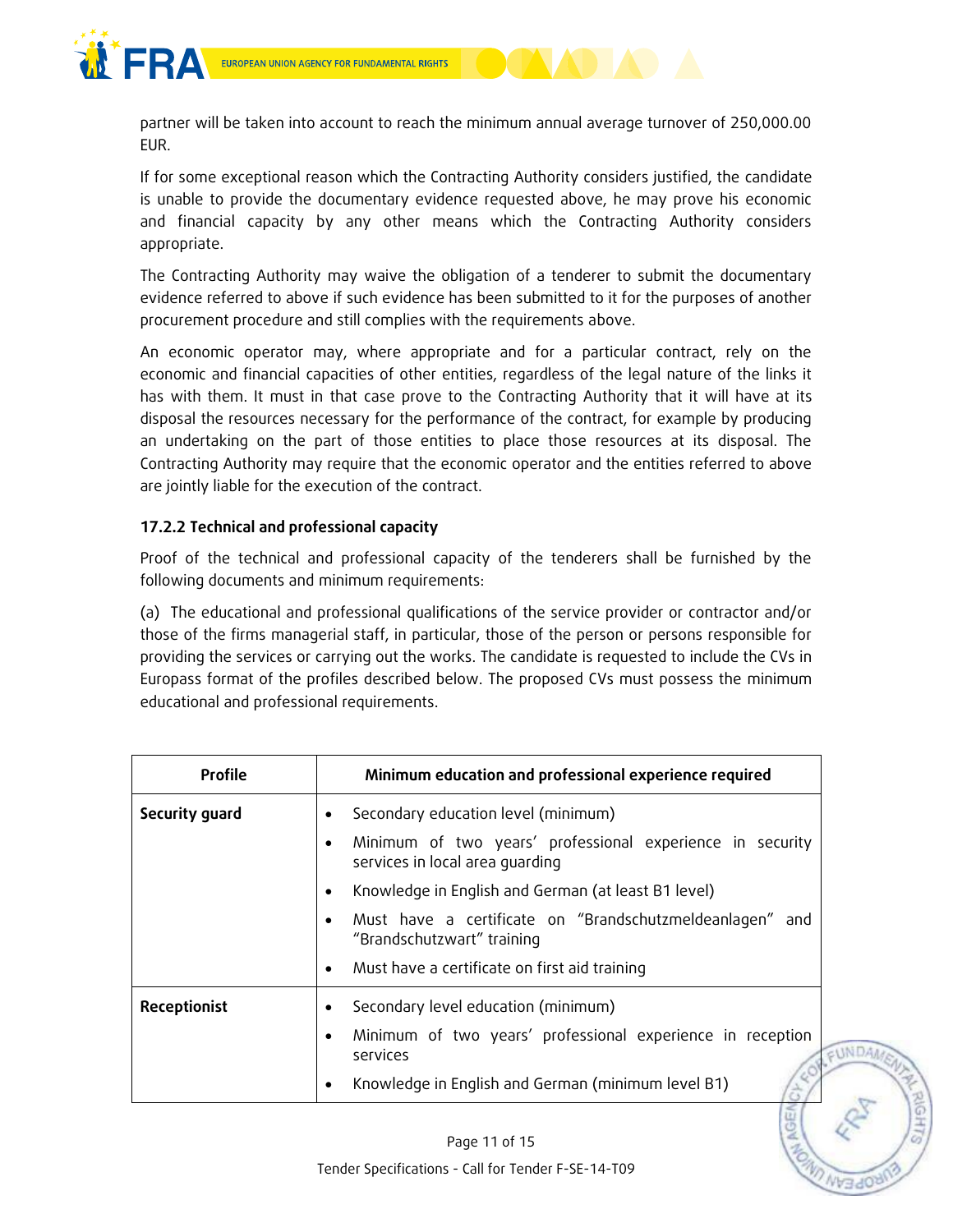

The number of CVs per profile to be provided is as follows:

| <b>Profile</b> | Number of CVs |
|----------------|---------------|
| Security guard |               |
| receptionist   |               |

All CVs proposed must meet the minimum educational and professional requirements per profile described above. The same CV can only cover one of the above profiles.

(b) A list of the principal services provided in the past three (3) years, with the sums, dates and recipients. Candidates are required to prove that they have performed at least 3 projects of an amount, nature or scope similar to the services to be carried out under this tender.

(c) A statement of the annual average manpower of the tenderer in the last three (3) years.

The minimum annual average manpower in the last three (3) years shall be of at least 15.

(d) A certificate of enrolment in a professional trade register

An economic operator may, where appropriate and for a particular contract, rely on the technical and professional capacities of other entities, regardless of the legal nature of the links it has with them. It must in that case prove to the Contracting Authority that it will have at its disposal the resources necessary for the performance of the contract, for example by producing an undertaking on the part of those entities to place those resources at its disposal. The Contracting Authority may require that the economic operator and the entities referred to above are jointly liable for the execution of the contract.

## **18. Information for candidates**

On the basis of the aforementioned criteria, after examination of the information provided by each candidate, the Agency will establish a list of candidates fulfilling the requirements for participation in the second stage of this call for tenders.

All candidates will be informed about the decision regarding their request to participate.

## **19. How to submit the request to participate**

#### **19.1 General terms and conditions for submitting a Request to Participate**

Submission of a Request to Participate in reply to a restricted Call for Tenders issued by the Agency implies that the Contractor accepts all the terms and conditions set out in these Tender Specifications including the Annexes hereto, and waives all other terms of business.

Once the Agency has accepted the Request to Participate, it shall become the property of the Agency and the Agency shall treat it confidentially.

The Agency shall not reimburse expenses incurred by the candidates in the preparation and submission of the Requests to Participate.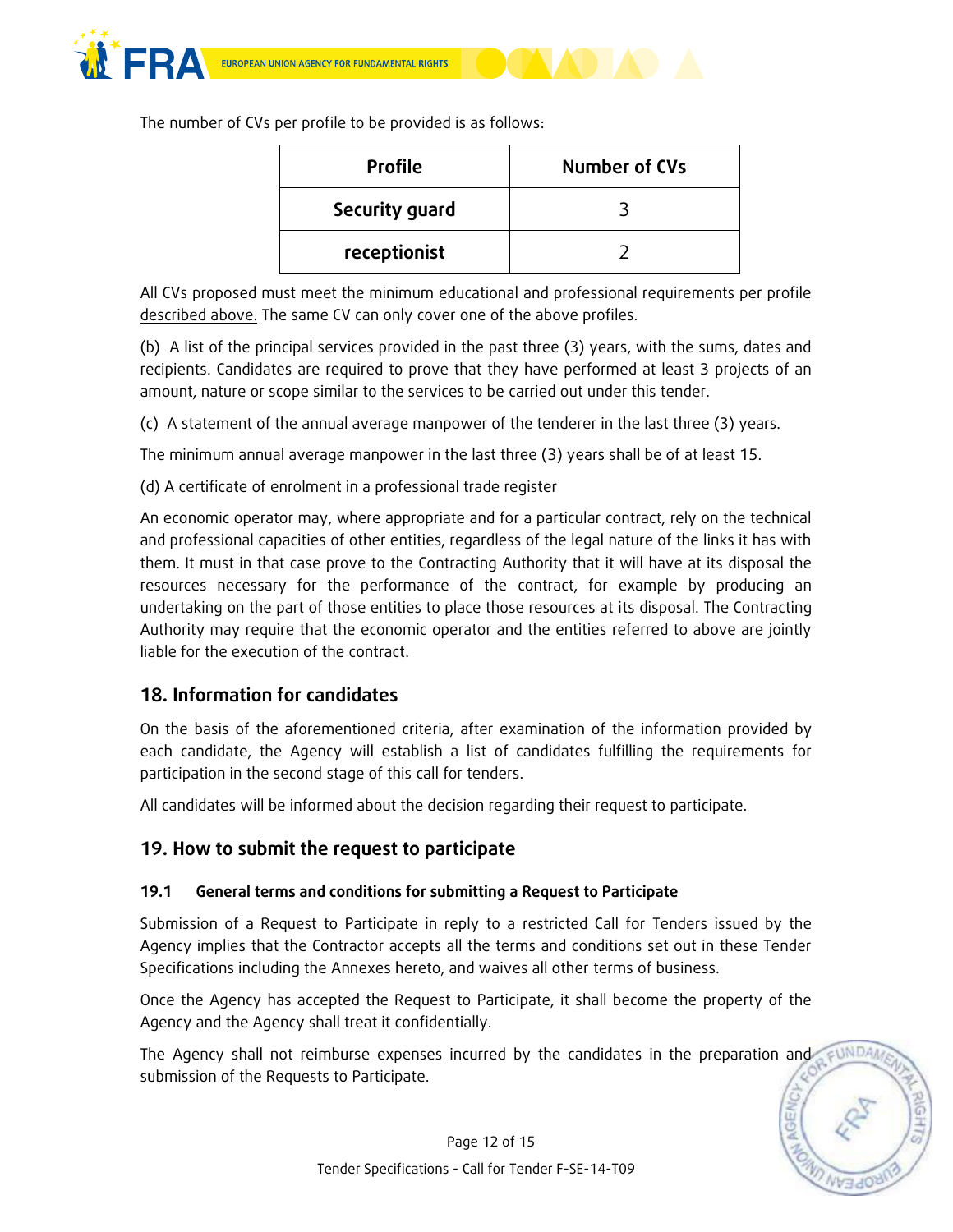

or



Submission of a request to participate implies that the candidate accepts all the terms and conditions set out under point 19.1 of these specifications.

The requests to participate:

- must be drawn up in the format of the templates and forms available on FRA's website.
- be complete. Incomplete responses prevent a full evaluation of the request to participate and may lead to rejection;
- be perfectly legible in order to rule out any doubt whatsoever concerning the words or figures;
- be submitted in paper form.
- must be submitted under double sealed cover.

The inner envelope should be addressed to the Procurement Section indicated in below and marked:

#### *Invitation to Tender No F-SE-14-T09 Not to be opened by the internal mail service*

If self-adhesive envelopes are used, they must be sealed with adhesive tape and the sender must sign across the tape.

Candidates shall observe precisely the below indications in order that Requests to Participate are dispatched in due time.

Requests to Participate may be submitted in one of the following ways:

a) by postal or courier services, to be dispatched no later than 05/09/2014, to the following address:

| European Union Agency for Fundamental Rights                 |  |  |
|--------------------------------------------------------------|--|--|
| Invitation to tender No: F-SE-14-T09                         |  |  |
| Administration (procurement section)                         |  |  |
| Schwarzenbergplatz 11                                        |  |  |
| Vienna 1040 - Austria                                        |  |  |
| Fax: +43 (0)1 580 30 691 ; e-mail: procurement@fra.europa.eu |  |  |

The date of the post mark and the date of the deposit slip will serve as proof of submission of the candidate. As a Request to Participate sent by postal or courier services may reach the Agency after the deadline, candidates who wish to send their requests by this method are kindly requested to notify the Agency of this by e-mail to the following address: procurement@FRA.europa.eu

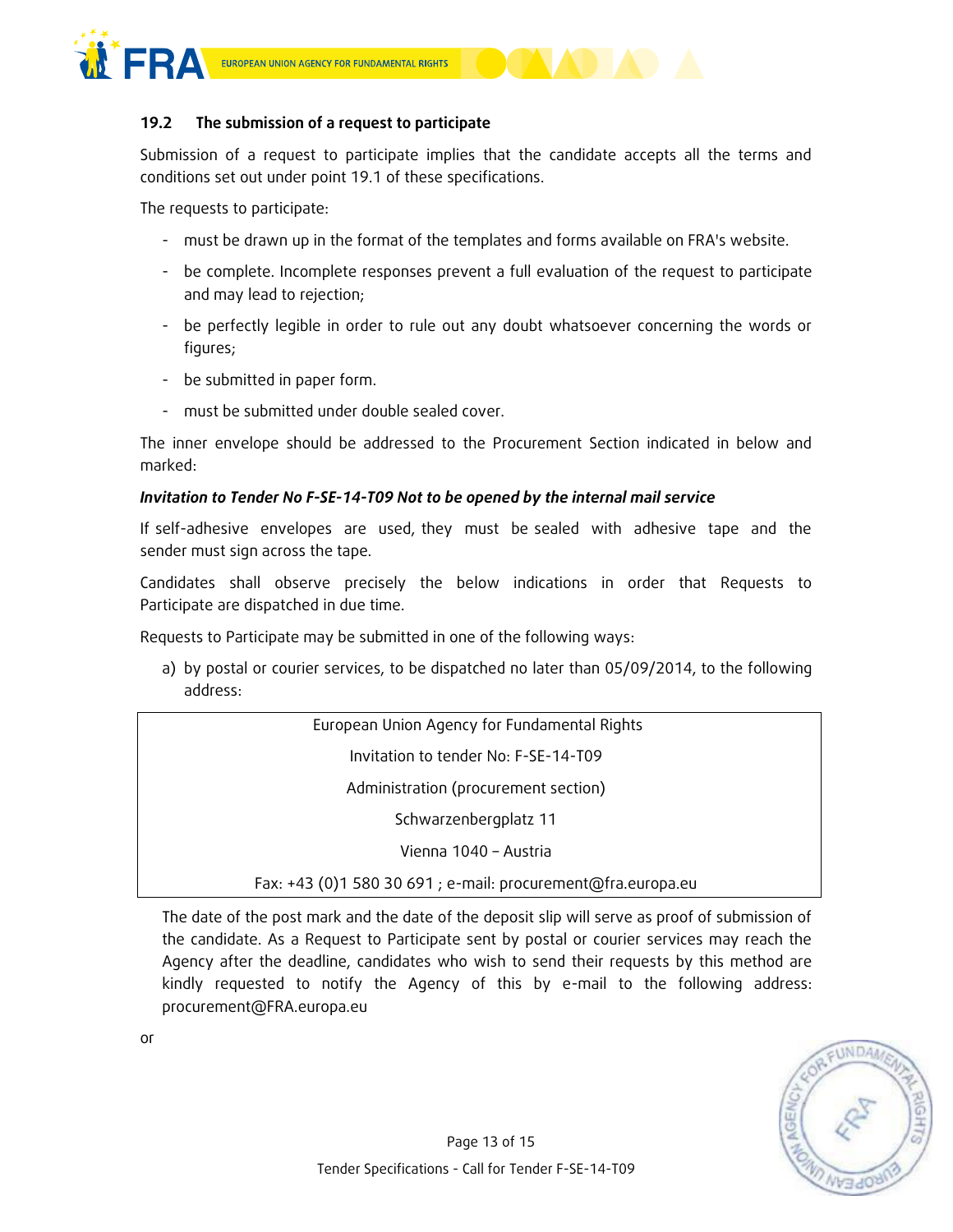

b) delivered by hand, in person or by the authorized representative, not later than 15:00 on 05/09/2014, (date of acknowledgement of receipt by the Agency) to the above mentioned address:

In case of hand delivery, the signed and dated receipt will serve as proof of submission. The Agency is open from 09.00 to 17.00 from Monday to Thursday and from 09.00 to 15.00 on Friday. It is closed on Saturdays, Sundays and Contracting Authority's holidays.

Important: Late submission will lead to the exclusion of the Request to Participate from the selection of the candidates for this Contract.

#### **19.3 Structure of the Request to Participate**

All requests to participate must be presented in four sections with the forms included in the Annex – Standard Submission Form:

#### **Section A: Tenderers Identification**

- Tenderers identification form (administrative details). If the candidate is a consortium or a group of companies, only the leader must fill in the form.
- Legal Entities Form, to be signed by a representative of the candidate authorised to sign contracts with third parties. There is one form for individuals, one for private entities and one for public entities. If the tenderer is submitting a joint offer, a Legal Entities Form must be submitted by each consortium or group member. It also has to be submitted by each identified subcontractor whose intended share of the contract is above 10% of the total contract value.
- Bank Identification Form filled in and signed by an authorised representative of the tenderer and his or her banker. In case of a joint offer, only one of the members of the consortium or group of companies, usually the leader, must complete the Bank Identification Form.
- Power of Attorney (in case of joint offers). In case of a joint offer, the power of attorney has to be signed by the leader and all consortium partners, preferably in a single document.
- Statement on Subcontracting, indicating the intention of the tenderer to subcontract part of the contract and the percentage of subcontracting per identified subcontractor.
- Letter of Intent of identified subcontractors (only if the tenderer intends to subcontract part of the contract).

#### **Section B: Exclusion Criteria information**

 Declaration of Honour with respect to the Exclusion Criteria and Absence of Conflict of Interest. To be submitted by each consortium or group member in case of joint offers and by each identified subcontractor whose intended share of the contract is above 10% of the total contract value.

#### **Section C: Selection Criteria (Economic and Financial capacity)**

Evidence of professional risks indemnity insurance